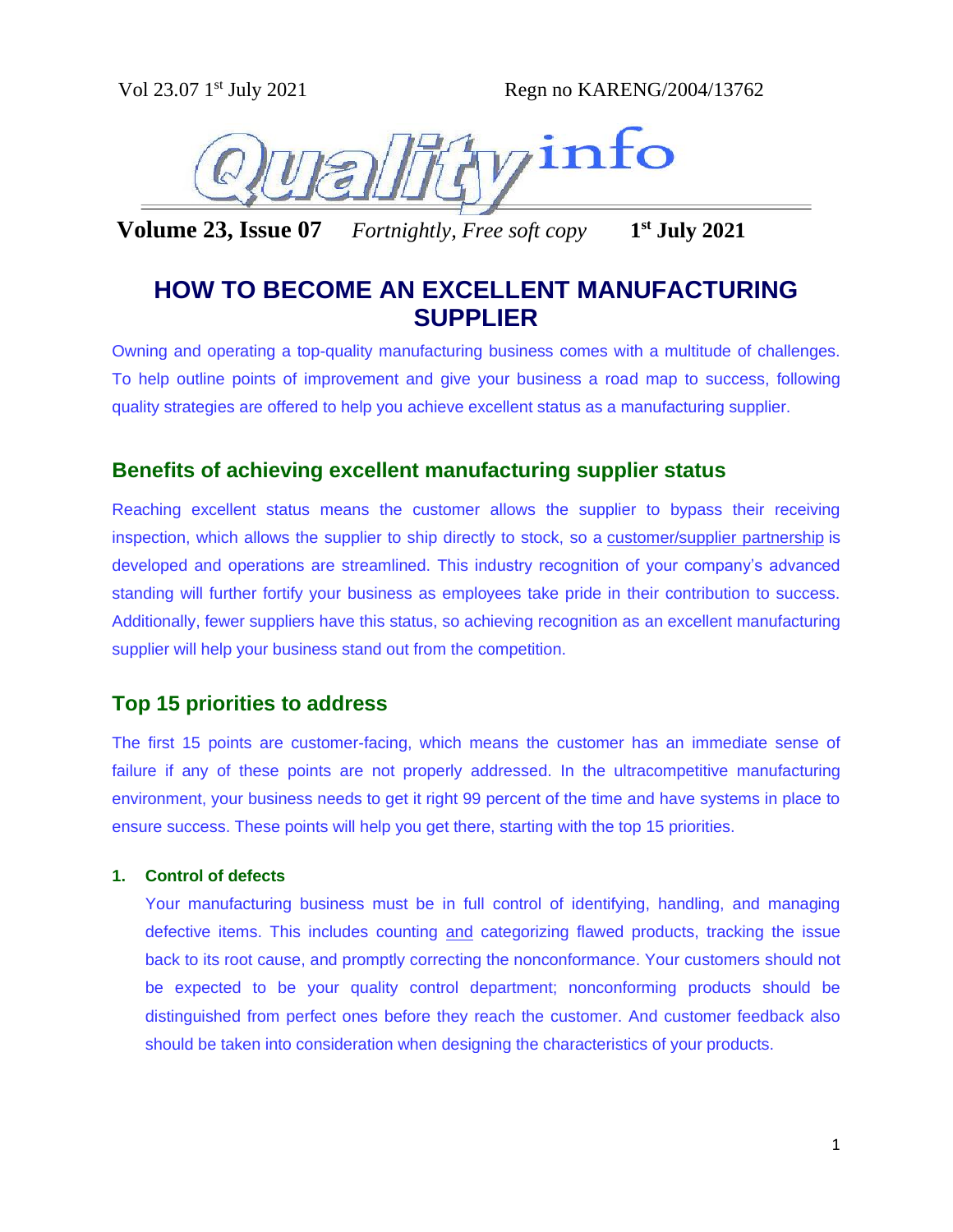# **2. Control of delivery**

On-time delivery is one of the most important expectations to meet with customers. Your manufacturing business should consistently demonstrate that 95 percent of your planned customer deliveries arrive within the agreed-upon time frame.

# **3. Delivery precision**

Beyond establishing a pattern of [on-time deliveries,](https://www.cmtc.com/supply-chain-optimization) your manufacturing business should work to maintain a positive trend of on-time delivery and be able to trace problems back to singular events. It's important to also periodically audit documentation from the loading and receiving docks to ensure continuity and appropriate verification.

### **4. Total quality management orientation**

To achieve this status, your business must demonstrate how your operations embody total quality management and are wholly customer focused. Keep a positive rapport with your customers to track long-term results and their experience with your company. Maintain a dialogue with them. You must hear the voice of the customer and take action on what they want.

### **5. Quality management system**

Your manufacturing company should have a quality management system assessed by a thirdparty auditor to evaluate your performance, provide the results from recent supplier audits, and demonstrate that you work toward [continuous improvement.](https://www.cmtc.com/blog/bid/136040/Continuous-Improvement-The-3-Key-Elements-of-Six-Sigma-Part-1)

# **6. Quality plan**

This tip is inherent to running any business, but your manufacturing company should have an established and proven process to handle job quotes and orders, formalized training for new employees, training for operating equipment, as well as metrics and criteria to determine [overall](https://www.cmtc.com/blog/the-4-quality-management-issues-on-every-manufacturers-mind)  [quality and efficiency.](https://www.cmtc.com/blog/the-4-quality-management-issues-on-every-manufacturers-mind) Further, your company should have measures in place to mitigate production risk and manage customer feedback

# **7. Inventory management**

Some best practices include:

- [Inventory goals and objectives get reviewed quarterly;](https://www.cmtc.com/supply-chain-optimization)
- Inventory is tracked monthly;
- First in, first out procedure used in the warehouse and production;
- Inventory controls are evident throughout the facility;
- Cycle counting is implemented instead of physical inventories;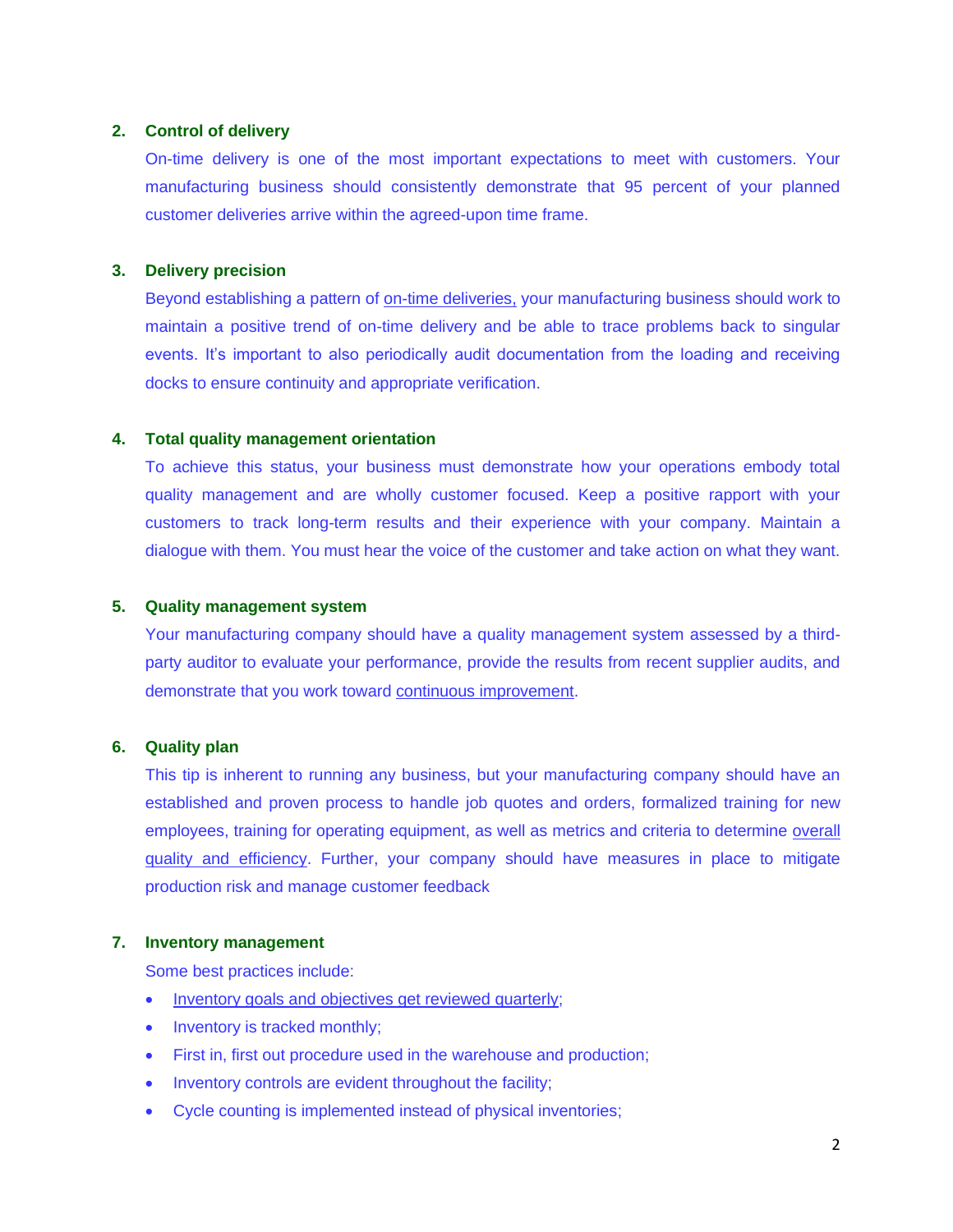- Excess, obsolete, and nonconforming inventory are appropriately segregated;
- Housekeeping and safety initiatives are visible and obvious.

# **8. Inventory planning**

To manage your manufacturing supply and demand, your company must use a demand plan based on your customer's order history to forecast future demand. Share these requirements with your key suppliers to plan for success. This is another best practice.

# **9. Capacity management**

To further add to inventory management success use tools to identify bottlenecks in production and forecasting capacity. Look outward over a 12-month horizon, have a clear understanding of your overall equipment effectiveness, which considers availability, use, production, and quality. Each of these tactics has the potential to be a point of improvement for your business.

### **10. Preventive maintenance**

It's always a good idea to be prepared for speed bumps along the road to success. Your manufacturing business should have a preventive maintenance plan with breakdown records. Instructions for maintenance should be standardized and include pictures, spare parts should be kept in a safe location and checked for their quality over time, and daily operations should have records proving that all is working as planned.

#### **11. Improvement orientation**

The goal of any operation should be to establish and maintain the highest quality of product and service, 100 percent of the time. Of course, this doesn't always happen, but the point is that there should be a [continuous effort towards improving](https://www.cmtc.com/blog/the-benefits-of-adopting-a-continuous-improvement-approach) your manufacturing business, in whatever manner is most appropriate over time. With this kind of culture, your operations will report a positive trend in business year over year. It is up to management to imbue this kind of culture in the organization.

#### **12. Supplier evaluation**

In addition to having the basic quality certifications, a supplier evaluation system should be used to rate and rank your suppliers. This may include procedures, improvement targets, and followup actions to take. This evaluation should outline the criteria used; rate the capacity, delivery performance, and risks with that supplier; and consider their culture, quality control strategy, geographic distance, commitment to quality, and overall competence.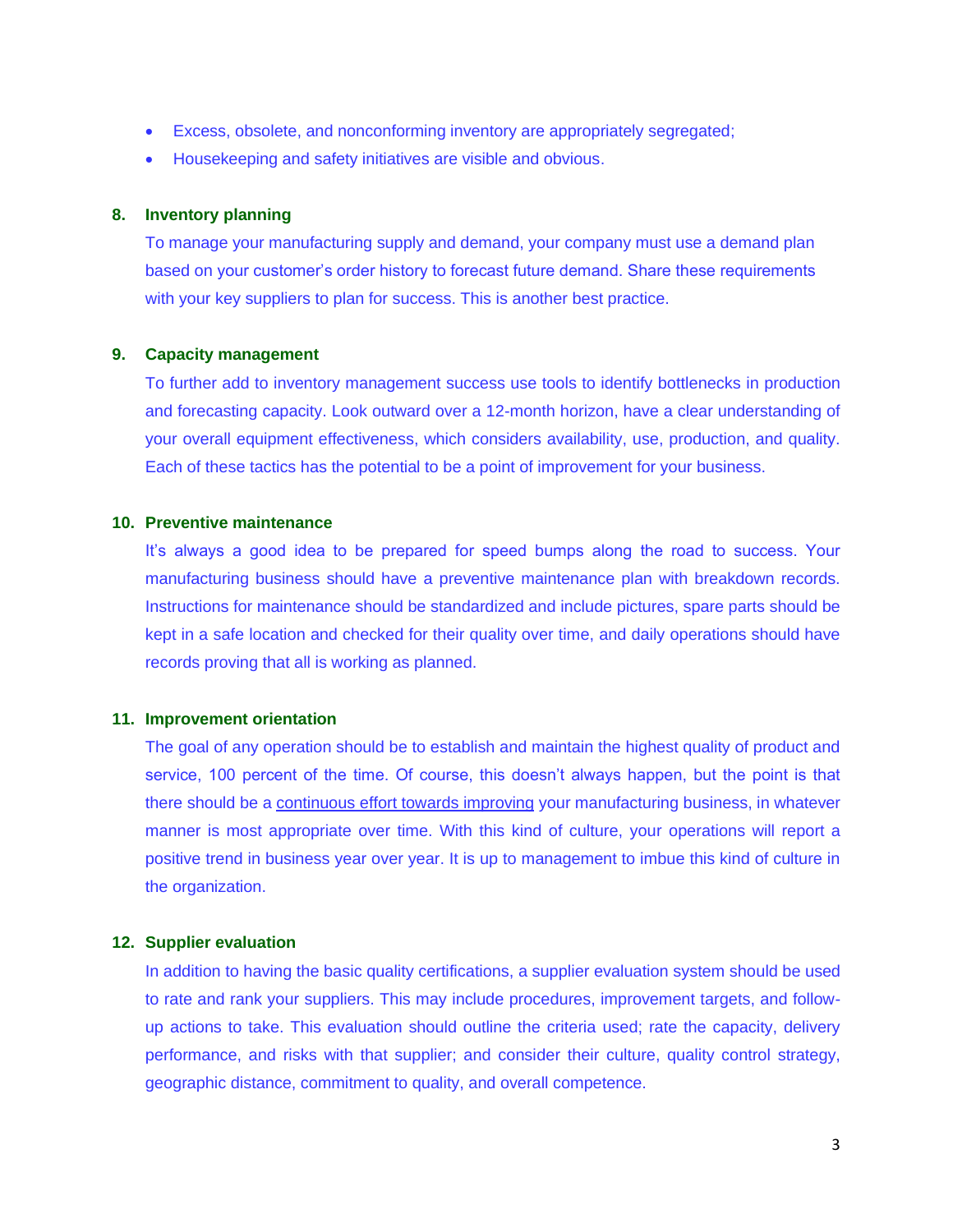#### **13. Supplier selection**

Your selection process should be well-documented to ensure knowledge retention in your staff. Items like agreements for purchasing volume, quality levels, raw material pricing, relevant discounts, and concessions should be established for your staff to follow. Ideally, performing onsite reviews of key suppliers will provide a more comprehensive understanding of that supplier by surveying their operation, building rapport with them, and handling special requests when needed.

#### **14. Lower-tier supplier management**

Your manufacturing business needs a system to monitor key sub-suppliers like painters, powder coaters, and heat treaters to track their quality and delivery performance. As a standard operating procedure, your company should communicate your quality requirements to these suppliers ahead of time to clarify your expectations.

#### **15. Industrialization competence**

These seven areas are important for demonstrating your manufacturing company's industrial know-how:

- 1. Incoming and quarantine areas segregation;
- 2. Flow control for work in progress—work instructions, standard work, gold samples;
- 3. Workplace safety, cleanliness, and organization;
- 4. Daily production improvement meetings;
- 5. Tool and instrument calibration program;
- 6. System to implement employee ideas;
- 7. Final inspection and packaging.

# **The next 10 (lower priority) areas**

The next 10 tips for becoming an excellent manufacturing supplier are just as important as the first 15 but are not nearly as urgent. The following points continue to hone in on streamlining your business in operation and success.

#### **16. Distribution and logistics expertise**

Operating an excellent manufacturing company means there are a lot of [logistics](https://www.cmtc.com/blog/supply-chain-management-and-logistics-whats-the-difference) to figure out. Your company should have a warehouse organization strategy, perform physical inventories or cycle counting regularly, track carrier performance, and best practices should be known and used to maximize delivery efficiency.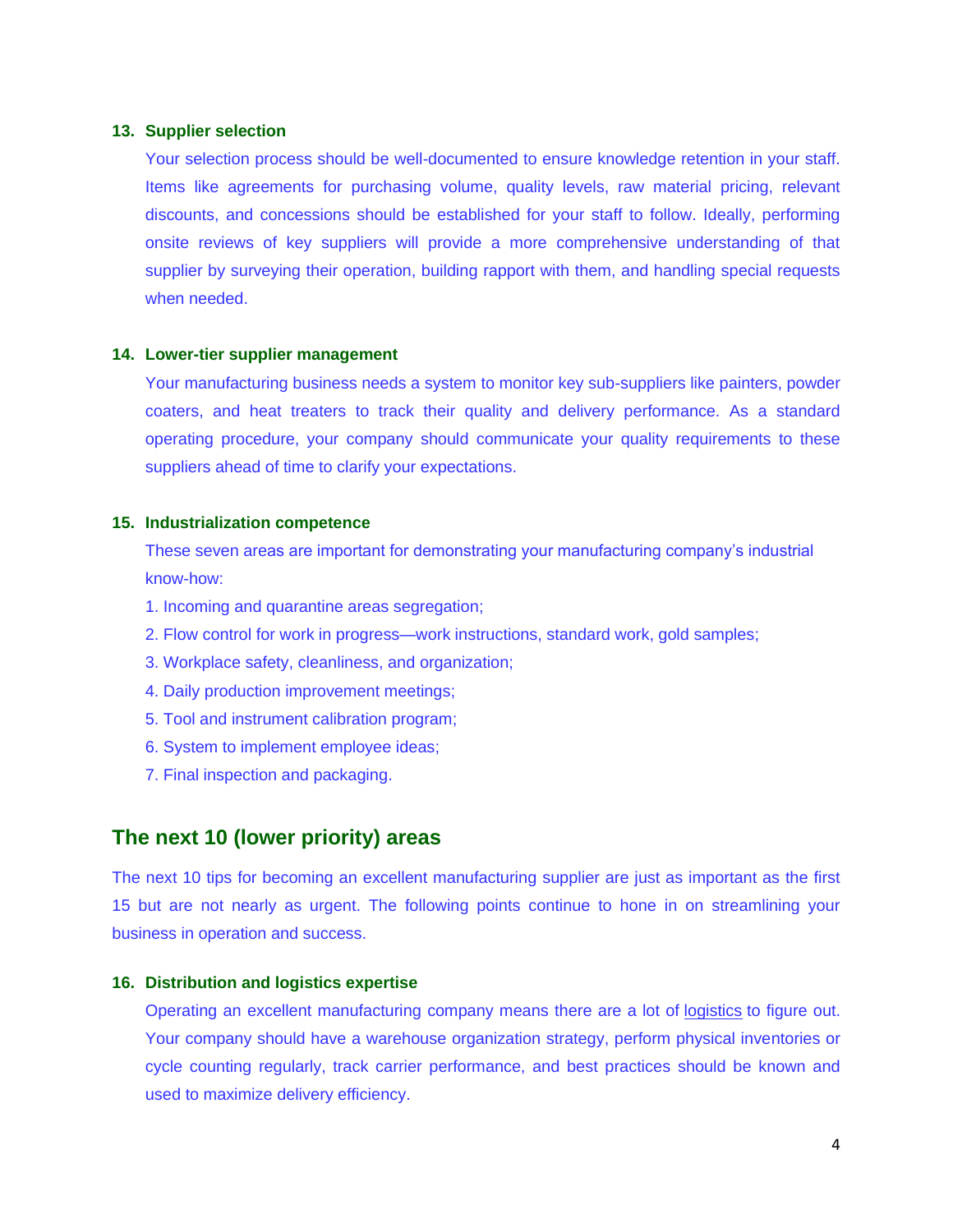#### **17. Operations management strength**

Evaluate your facility's management of the production operations by the following:

- Incoming inspection efficiency;
- Production quality rate;
- Assembly, inspection, and test first-pass yield;
- Final-inspection rejection rate;
- Packaging, labeling, and shipping accuracy;

#### **18. Exhibit solid management**

To promote success internally and externally, it's essential to have and retain excellent management. These people running your manufacturing business should have industry knowledge, business acumen, embody the philosophy of total quality management, be committed to long-term success, and be able to [expand your network.](https://www.cmtc.com/blog/how-a-good-networking-strategy-can-grow-your-company)

#### **19. Financial strength**

Your manufacturing enterprise should be "showing" you the money in a range of manners. It's important to identify potential risks associated with profitability, solvency, and efficiency; therefore, trade references may be checked and a financial analysis performed based on annual reports from external sources such as Dun & Bradstreet.

#### **20. Stable and predictable results**

Ideally, your company should have stable and predictable outcomes in its performance, both internally and externally. Some factors to consider in this area might include ownership, ability, reliability, endorsements from previous and current trade partners, positive working relationships, and more.

#### **21. Staff education and training**

It's impossible to attain an excellent manufacturing supplier designation without having stellar [employees](https://www.cmtc.com/training-within-industry) who bring your operation to life and represent your brand. Your staff should demonstrate competence, stay up to date on new standards, equipment, and operations, and be empowered to make changes. Be prepared to take chances and trust the great people that you've hired.

#### **22. Ongoing technical support**

Even before a global pandemic hit, the manufacturing world was becoming ever more entwined with complex, technological advancements. Thus, it's crucial to have ongoing technical support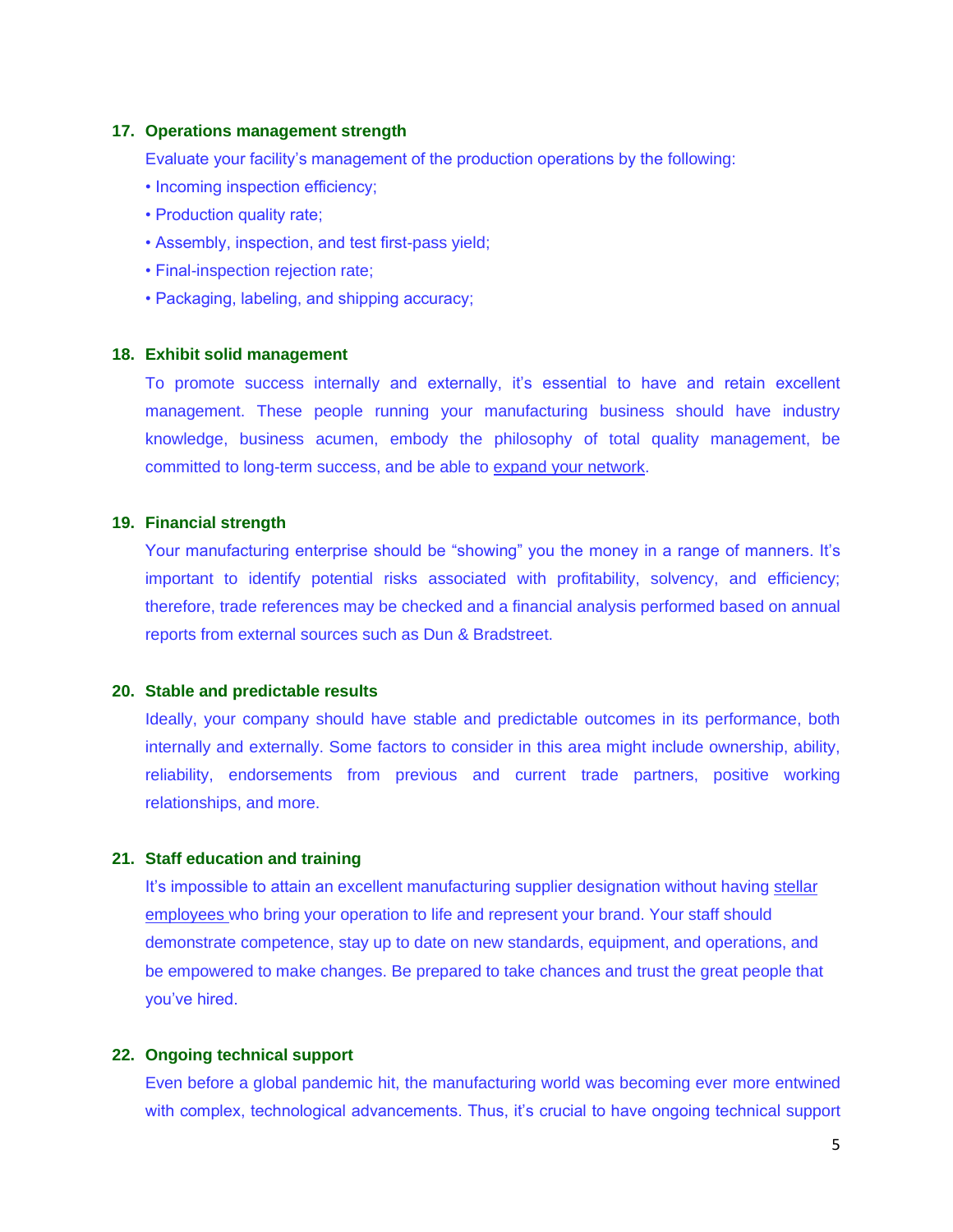for your business that can provide replacement parts, phone support, and relevant documentation as needed.

# **23. Supplier switching**

There are myriad reasons to switch suppliers, but regardless of the reason, your manufacturing business should have a process to move from one to another. Use multiple points of view to make sure the process goes smoothly, and evaluate for quality, engineering, delivery, and purchasing. You should also track your risks to identify and mitigate every potential snafu related to the new supplier. Having an established process for this transition will help keep you and the new supplier organized and on the same page.

#### **24. Safety evaluation**

You may be familiar with the phrase "our employees are our best assets." Align your company policies with this sentiment. Evaluate your employee health and [safety program](https://www.cmtc.com/blog/8-essential-manufacturing-safety-tips) to regulatory standards, injury and illness prevention, and hazard identification to ensure a safe environment for your workers.

#### **25. Risk management**

The final tip we want to cover here is understanding risk management, which encompasses a variety of areas. A robust risk management strategy for production and administrative areas should account for business continuity, cybersecurity policies, fire protection, floods or storms, ransomware, earthquakes, and infectious diseases.

# **Key takeaways**

Many metrics are used to help develop a supplier's performance to higher levels, including quality, timeliness, delivery, [cost,](https://www.cmtc.com/blog/cost-saving-tips-for-manufacturing-companies) and compliance. Perhaps the single most important metric of all is on-time delivery. If you can't meet your customer's expectations and deliver on time, then they will find another supplier that can.

To make these tips practical in application, you should be able to identify the areas most important to your key customers and improve them throughout the year. After you have made progress in the first three to five areas, begin to tackle the next set of three to five additional areas

 $\_$  , and the state of the state of the state of the state of the state of the state of the state of the state of the state of the state of the state of the state of the state of the state of the state of the state of the